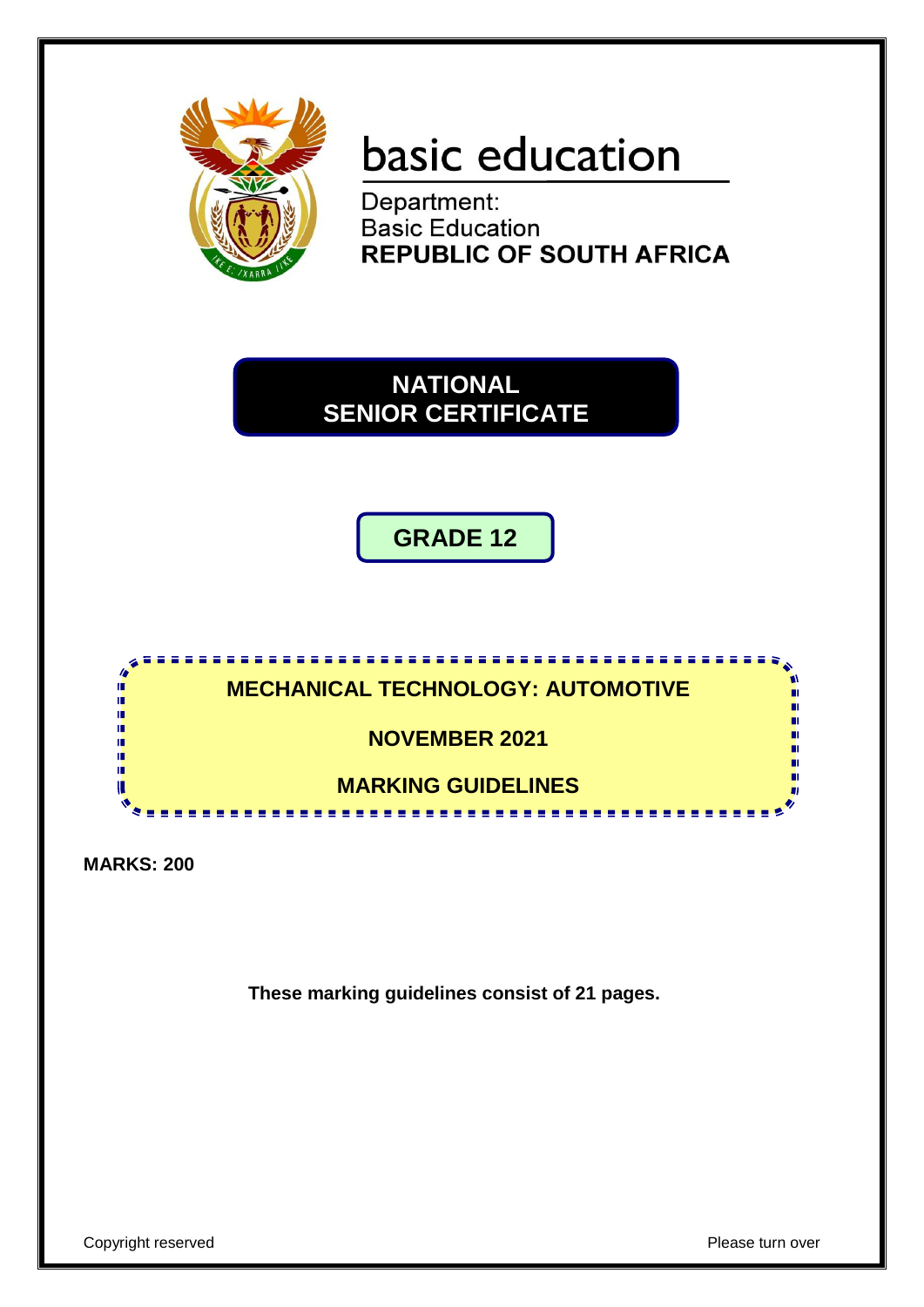# **QUESTION 1: MULTIPLE-CHOICE QUESTIONS (GENERIC)**

| 1.1 | $.B \checkmark$    | (1)        |
|-----|--------------------|------------|
| 1.2 | $A \vee$           | (1)        |
| 1.3 | $D \vee$           | (1)        |
| 1.4 | $A/C$ $\checkmark$ | (1)        |
| 1.5 | $A \vee$           | (1)        |
| 1.6 | $C \vee$           | (1)<br>[6] |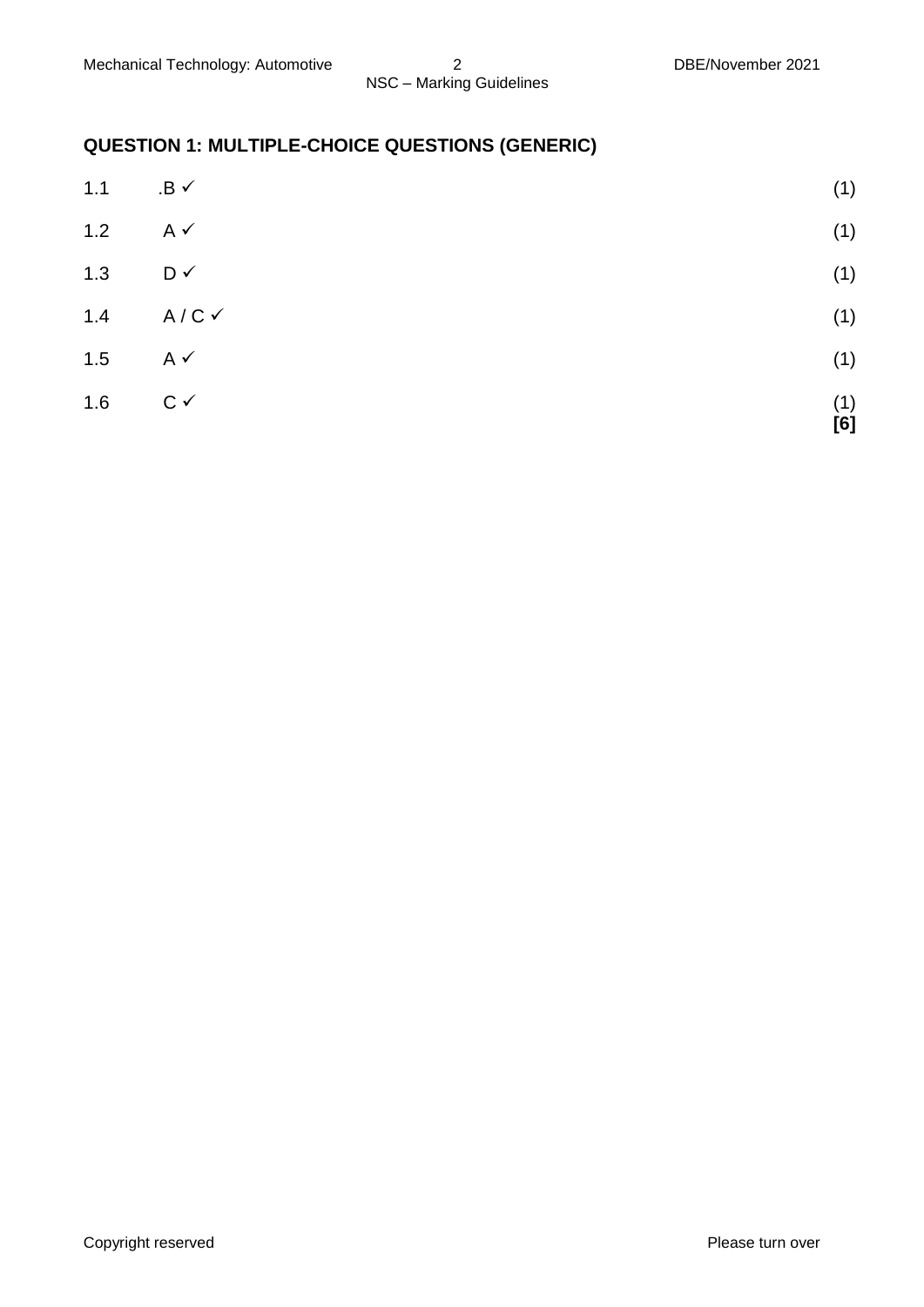### **QUESTION 2: SAFETY (GENERIC)**

# 2.1 **First-aid applications to an open wound:**

- $\bullet$  Use surgical gloves.  $\checkmark$
- Do not remove anything that is stuck to the wound.  $\checkmark$
- Never use sticky plaster on the wound.  $\checkmark$
- Cover the wound with a clean, lint-free cloth.  $\checkmark$
- Avoid using any oily substances or lotions on wounds.  $\checkmark$
- If necessary, cool wounds with cold water.  $\checkmark$
- Apply pressure to prevent blood loss if necessary.  $\checkmark$
- Avoid contact with blood from patient.  $\checkmark$
- If the wound is on your arm, raise the arm above your head to stop the bleeding.  $\checkmark$

**(Any 2 x 1)** (2)

# 2.2 **Surface grinder: (Already switched on**)

- Never leave the grinder unattended.  $\checkmark$
- Switch off the machine when leaving.  $\checkmark$
- Don't try to stop revolving emery wheel with your hand.  $\checkmark$
- Don't adjust the machine while working.  $\checkmark$
- Don't open any guard while the machine is on.  $\checkmark$
- $\bullet$  Do not force the grinding wheel on to the work piece.  $\checkmark$
- Approach the work piece slowly and evenly.  $\checkmark$
- Don't clean the machine while working.  $\checkmark$
- Do not put hands near the work piece when grinder is in motion.  $\checkmark$
- Don't clean or adjust the machine while working. $\checkmark$
- Check for oil on the floor while working (spilling of cutting fluid on floor while working)  $\checkmark$
- Check that the grinding wheel is running evenly.  $\checkmark$

# 2.3 **Gauges calibrated:**

- $\bullet$  To ensure accurate readings.  $\checkmark$
- To prevent overloading.  $\checkmark$

# **(Any 1 x 1)** (1)

**(Any 2 x 1)** (2)

# 2.4 **Finger protectors' hazards on power driven guillotines:**

- The finger protector prevents the hazards of getting the fingers cut by the blades.  $\checkmark$
- To be crushed by the hold-downs.  $\checkmark$  (2)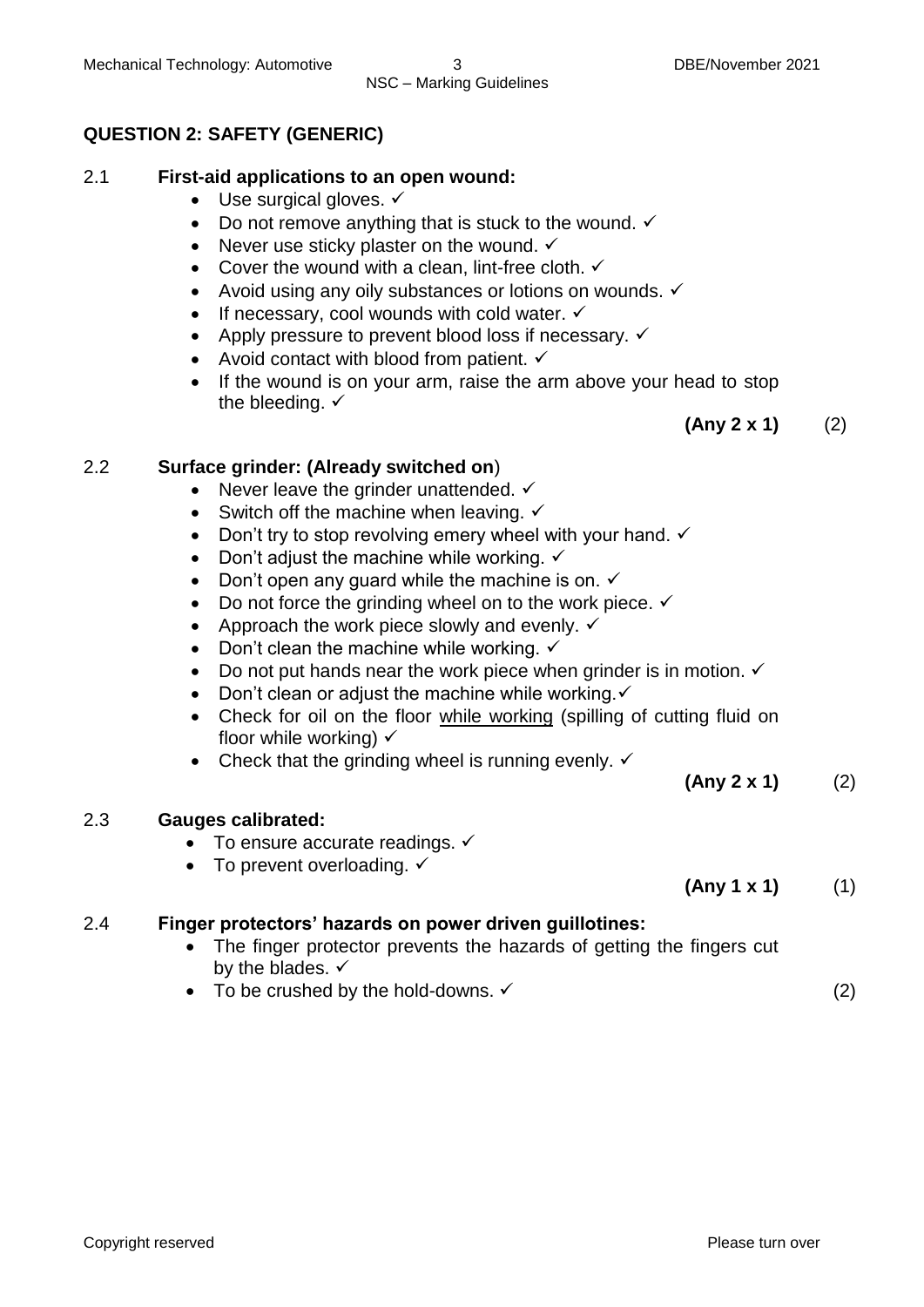#### 2.5 **Welding or flame cutting operation safety:**

- An operator has been instructed on how to use the equipment safely.  $\checkmark$
- A workplace is effectively partitioned off.  $\checkmark$
- $\bullet$  An operator uses protective equipment.  $\checkmark$
- Ensure that all equipment is in safe working condition.  $\checkmark$
- Ensure that here are no flammable materials around the welding area.
- Weld area must be well ventilated.  $\checkmark$
- Fire extinguisher must be in close proximity.  $\checkmark$

**(Any 2 x 1)** (2)

#### 2.6 **Workshop layout:**

Product layout.  $\checkmark$  (1)

**[10]**

Copyright reserved **Please** turn over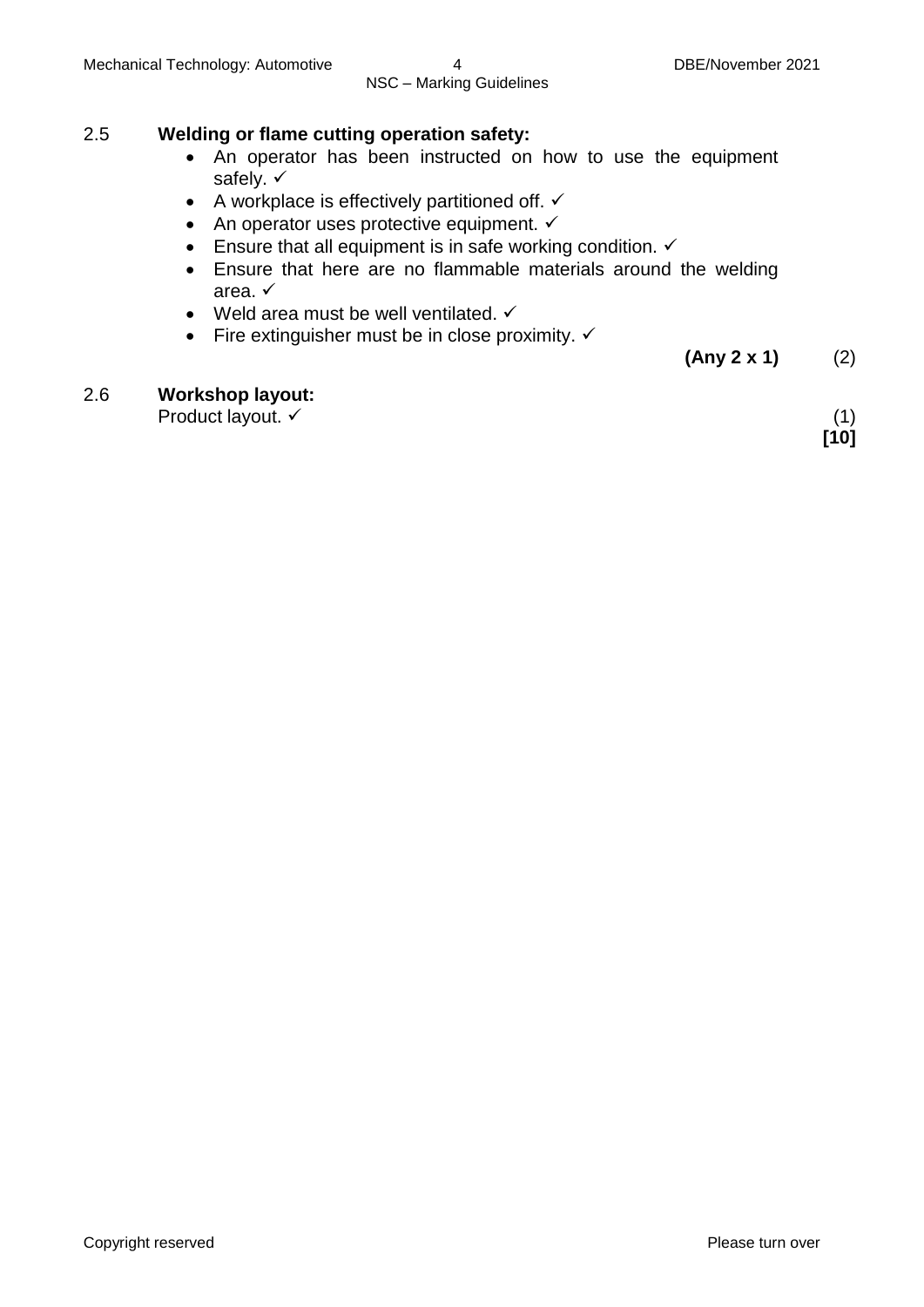# **QUESTION 3: MATERIALS (GENERIC)**

| 3.1 |                                                                                                                                                                                                                                                                                                                 | <b>File test:</b>                                                                                                                                                         |  |        |  |
|-----|-----------------------------------------------------------------------------------------------------------------------------------------------------------------------------------------------------------------------------------------------------------------------------------------------------------------|---------------------------------------------------------------------------------------------------------------------------------------------------------------------------|--|--------|--|
|     | 3.1.1                                                                                                                                                                                                                                                                                                           | Difficult $\checkmark$                                                                                                                                                    |  | (1)    |  |
|     | 3.1.2                                                                                                                                                                                                                                                                                                           | Easy √                                                                                                                                                                    |  | (1)    |  |
|     | 3.1.3                                                                                                                                                                                                                                                                                                           | Difficult $\checkmark$                                                                                                                                                    |  | (1)    |  |
| 3.2 | <b>Heat treatment:</b>                                                                                                                                                                                                                                                                                          | A. - Grain growth. $\checkmark$<br>B. – Recrystallisation. $\checkmark$<br>C. – Recovery. $\checkmark$                                                                    |  | (3)    |  |
| 3.3 | <b>Bending test:</b><br>Bend the test piece through a specific angle or around a mandrel or<br>$\bullet$<br>bar, $\checkmark$ having a defined radius, $\checkmark$ until a rupture in the metal<br>occurs.<br>Place the material in a vice and bend it $\checkmark$ then observe $\checkmark$ the<br>$\bullet$ |                                                                                                                                                                           |  |        |  |
|     |                                                                                                                                                                                                                                                                                                                 | ductility of the material. $\checkmark$<br>(Any 1 x 3)                                                                                                                    |  | (3)    |  |
| 3.4 |                                                                                                                                                                                                                                                                                                                 | Purpose of case hardening:<br>Creates a hard surface $\checkmark$ with a tough core. $\checkmark$                                                                         |  | (2)    |  |
| 3.5 | $\bullet$<br>$\bullet$<br>$\bullet$<br>$\bullet$<br>$\bullet$                                                                                                                                                                                                                                                   | Quenching media for hardening:<br>Water $\checkmark$<br>Brine (saltwater) $\checkmark$<br>— Oil √<br>Soluble oil and water √<br>Nitrogen air-infused air √<br>(Any 3 x 1) |  | (3)    |  |
|     |                                                                                                                                                                                                                                                                                                                 |                                                                                                                                                                           |  | $[14]$ |  |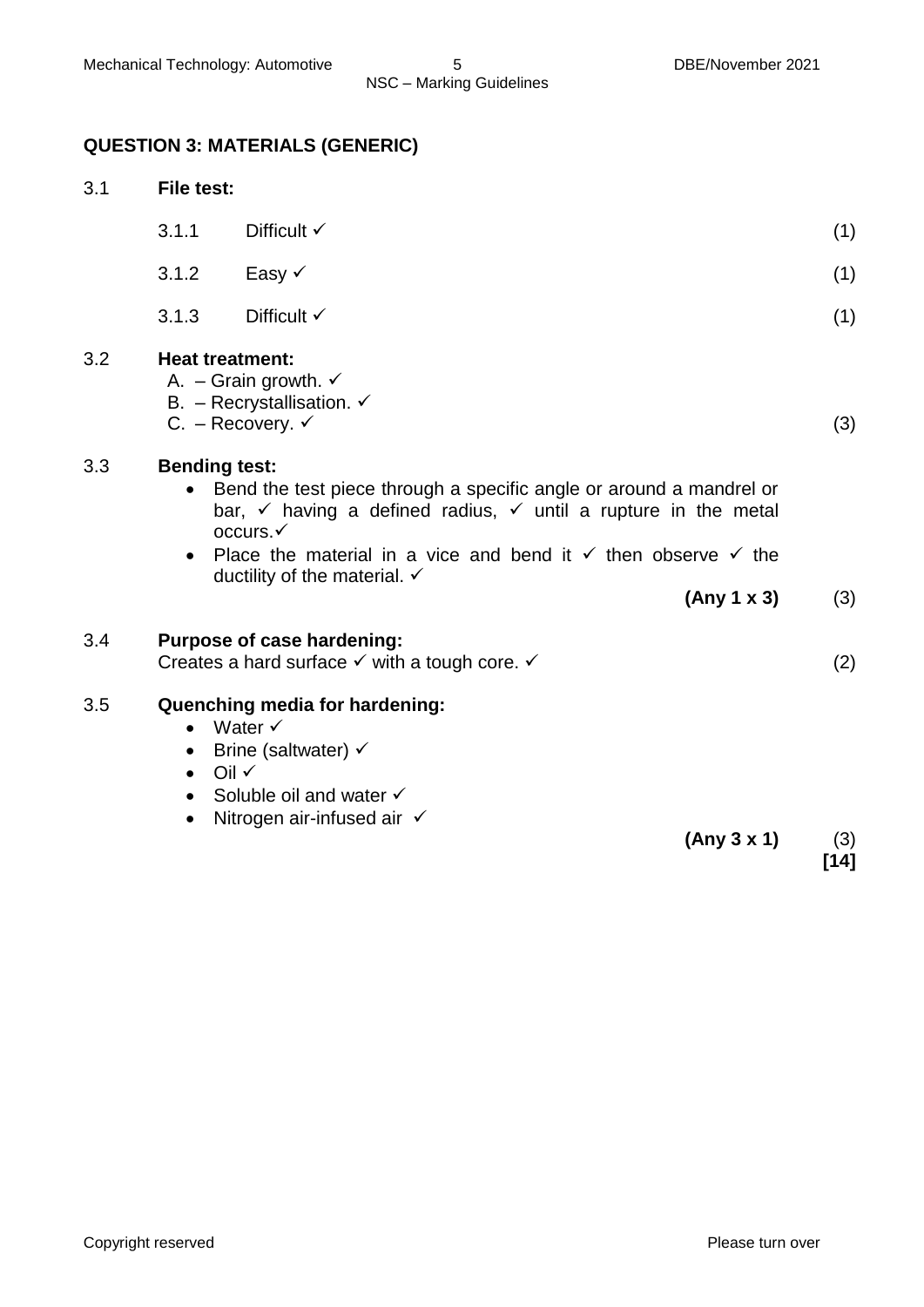# **QUESTION 4: MULTIPLE-CHOICE QUESTIONS (SPECIFIC)**

| 4.1     | $\mathtt{C}\,\checkmark$          | (1)                                              |
|---------|-----------------------------------|--------------------------------------------------|
| 4.2     | $\mathsf B\prec$                  | (1)                                              |
| 4.3     | $\mathtt{C}\,\checkmark$          | (1)                                              |
| 4.4     | A $\checkmark$                    | (1)                                              |
| $4.5\,$ | $\mathsf B\prec$                  | (1)                                              |
| $4.6\,$ | $\mathsf{D} \mathrel{\checkmark}$ | (1)                                              |
| 4.7     | $\mathsf B\prec$                  | (1)                                              |
| $4.8\,$ | $\mathsf{D} \mathrel{\checkmark}$ | (1)                                              |
| 4.9     | A $\checkmark$                    | (1)                                              |
| 4.10    | $\mathtt{C}\,\checkmark$          | (1)                                              |
| 4.11    | A $\checkmark$                    | (1)                                              |
| 4.12    | $\mathsf{D} \mathrel{\checkmark}$ | (1)                                              |
| 4.13    | $\mathsf{D} \mathrel{\checkmark}$ | (1)                                              |
| 4.14    | $\mathsf B\prec$                  | $\begin{array}{c} (1) \\ {\bf [14]} \end{array}$ |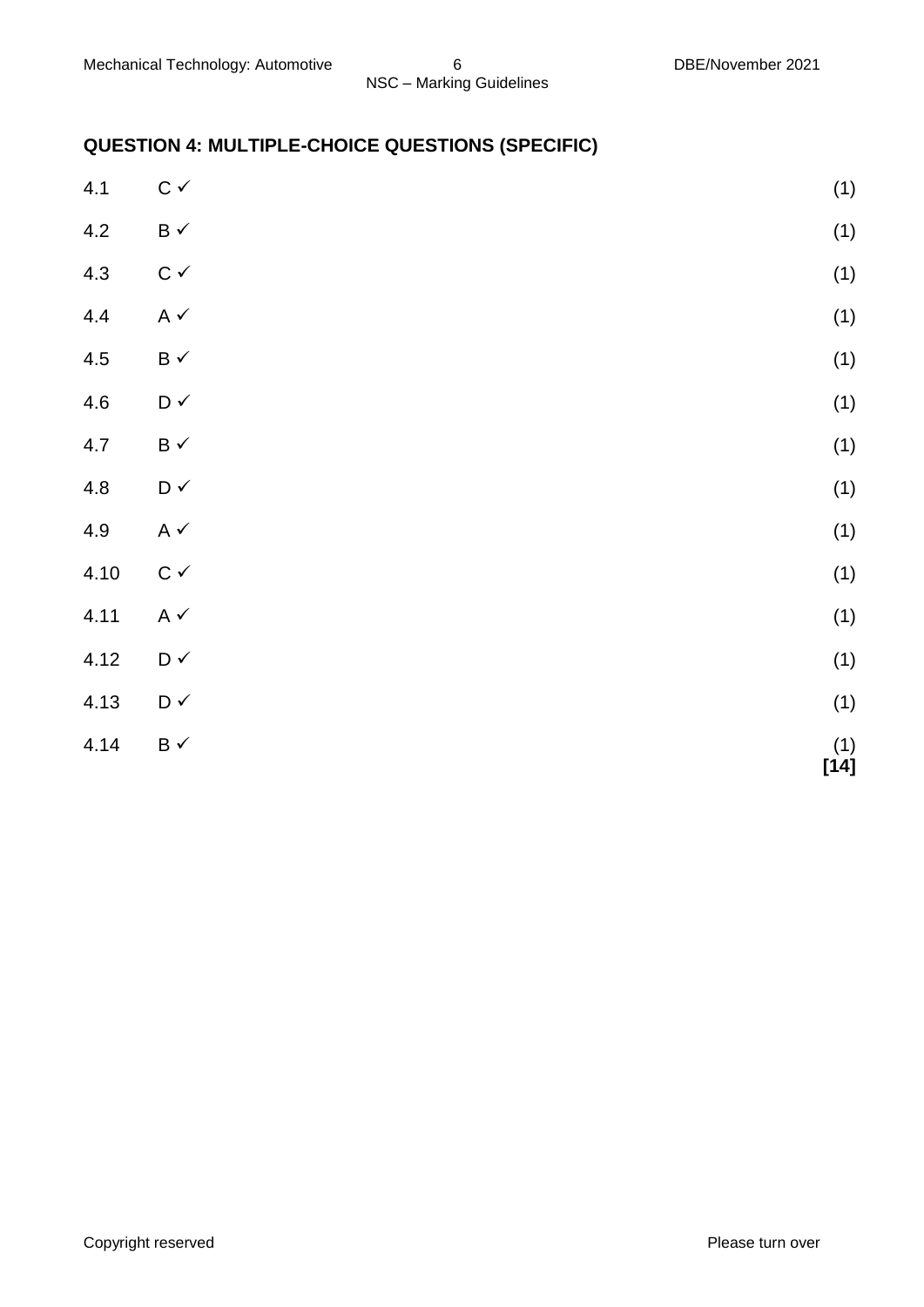# **QUESTION 5: TOOLS AND EQUIPMENT (SPECIFIC)**

| 5.1 | Compression test: (Please note that if one step is missing and others |
|-----|-----------------------------------------------------------------------|
|     | still follow the sequence, marks can still be allocated accordingly)  |
|     | $5.1.1 - 5.1.4$                                                       |

|     | $\bullet$                           | Completely open the throttle valve. $\checkmark$                                                                                                                                                                                                                                                                                                      | (1) |
|-----|-------------------------------------|-------------------------------------------------------------------------------------------------------------------------------------------------------------------------------------------------------------------------------------------------------------------------------------------------------------------------------------------------------|-----|
|     |                                     | Crank the engine until maximum pressure is reached (normally 4 to<br>10 revolutions)/needle stops moving. ✓                                                                                                                                                                                                                                           | (1) |
|     | $\bullet$                           | Read the pressure that the piston created, off the gauge. $\checkmark$                                                                                                                                                                                                                                                                                | (1) |
|     |                                     | Move on to the next cylinders/Compare the readings of all the<br>cylinders to the manufacturer's specification's readings/Compare<br>readings with each other. $\checkmark$                                                                                                                                                                           | (1) |
| 5.2 |                                     | <b>Cylinder leakage tester:</b>                                                                                                                                                                                                                                                                                                                       |     |
|     | 5.2.1                               | Labelling:<br>A - Leakage meter / gauge √<br>B - Control valve √<br>C - Flexible hose / pipe / tube √<br>D - Spark plug connector / adaptor √                                                                                                                                                                                                         | (4) |
|     | 5.2.2                               | <b>Unit of measure:</b><br>Percentage or % $\checkmark$                                                                                                                                                                                                                                                                                               | (1) |
| 5.3 | $\bullet$<br>$\bullet$              | <b>Exhaust gas analyser:</b><br>Water trap $\checkmark$<br>Paper filter $\checkmark$<br>Condenser √<br>(Any 2 x 1)                                                                                                                                                                                                                                    | (2) |
| 5.4 | $\bullet$<br>$\bullet$<br>$\bullet$ | Set up of the on-board diagnostics (OBD) scanner:<br>Plug the on-board diagnostics (OBD) scanner into the connector. $\checkmark$<br>Turn on the ignition but do not start the car. $\checkmark$<br>Enter the vehicle information as required by the scanner. $\checkmark$<br>Select correct system to scan (diagnostics) $\checkmark$<br>(Any 3 x 1) | (3) |
| 5.5 |                                     | <b>Wheel balancer:</b>                                                                                                                                                                                                                                                                                                                                |     |
|     | 5.5.1                               | Wheel balancer $\checkmark$                                                                                                                                                                                                                                                                                                                           | (1) |
|     | 5.5.2                               | <b>Function of the wheel balancer:</b><br>To balance wheels / statically / dynamically. $\checkmark$                                                                                                                                                                                                                                                  | (1) |
|     | 5.5.3                               | <b>Safety feature:</b><br>Wheel safety cover / guard / hood $\checkmark$                                                                                                                                                                                                                                                                              | (1) |
|     |                                     |                                                                                                                                                                                                                                                                                                                                                       |     |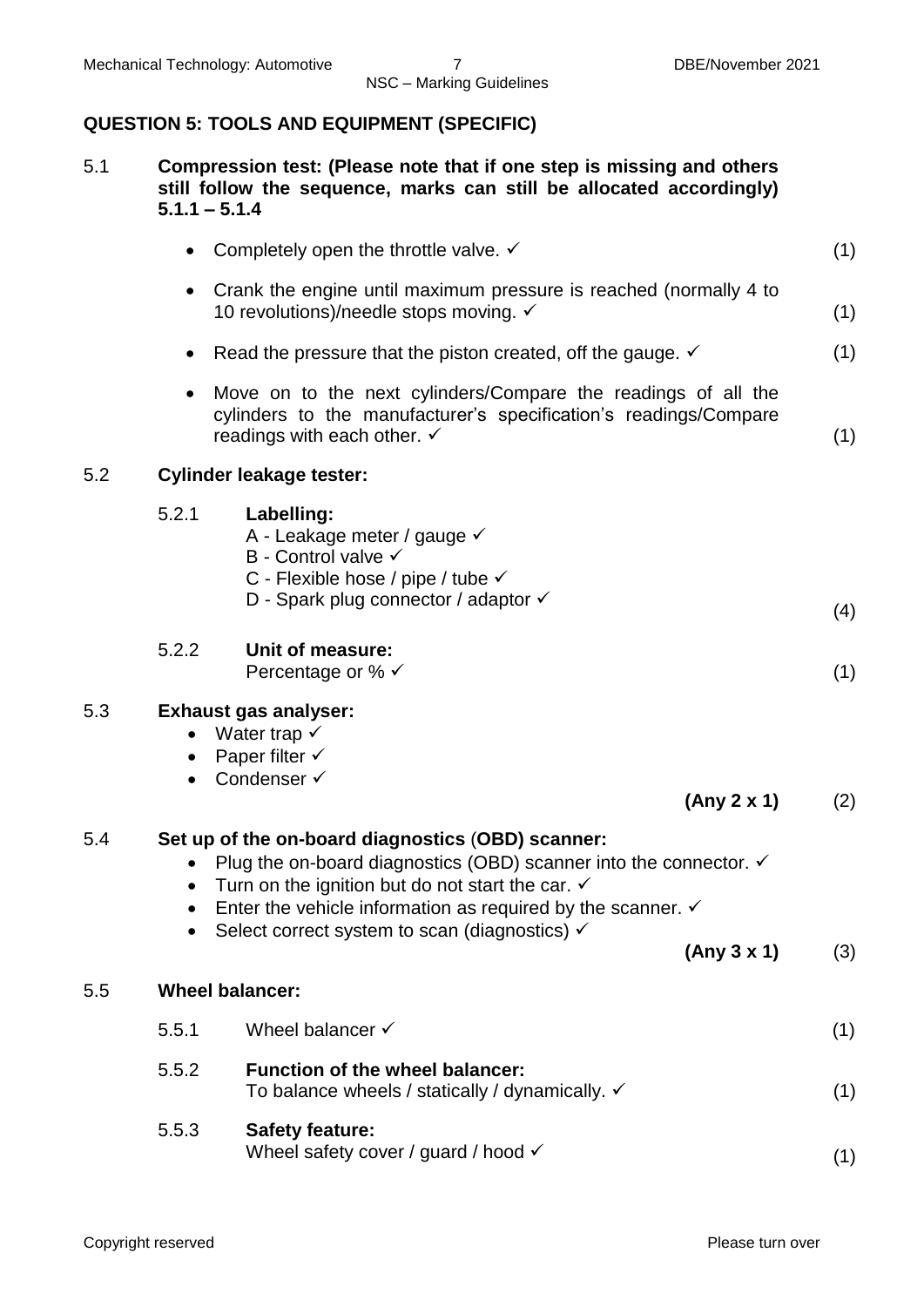#### 5.6 **Wheel alignment angles:**

- Caster  $\checkmark$
- Camber  $\checkmark$
- King pin inclination (KPI) / steering axis  $\checkmark$  (3)

#### 5.7 **Wheel alignment precautions:**

- **Ensure the wheels are in a straight-ahead position**  $\checkmark$
- Ensure the steering box is on its high spot.  $\checkmark$
- Centralise the steering wheel.  $\checkmark$
- Lock the steering wheel in place.  $\checkmark$
- $\bullet$  Lock the brake pedal.  $\checkmark$
- Check tire and rim condition.  $\checkmark$
- Check tyre pressure and size.  $\checkmark$
- Calibrate / zero the equipment before it is fitted to the wheels.  $\checkmark$

**(Any 3 x 1)** (3)

**[23]**

Copyright reserved **Please** turn over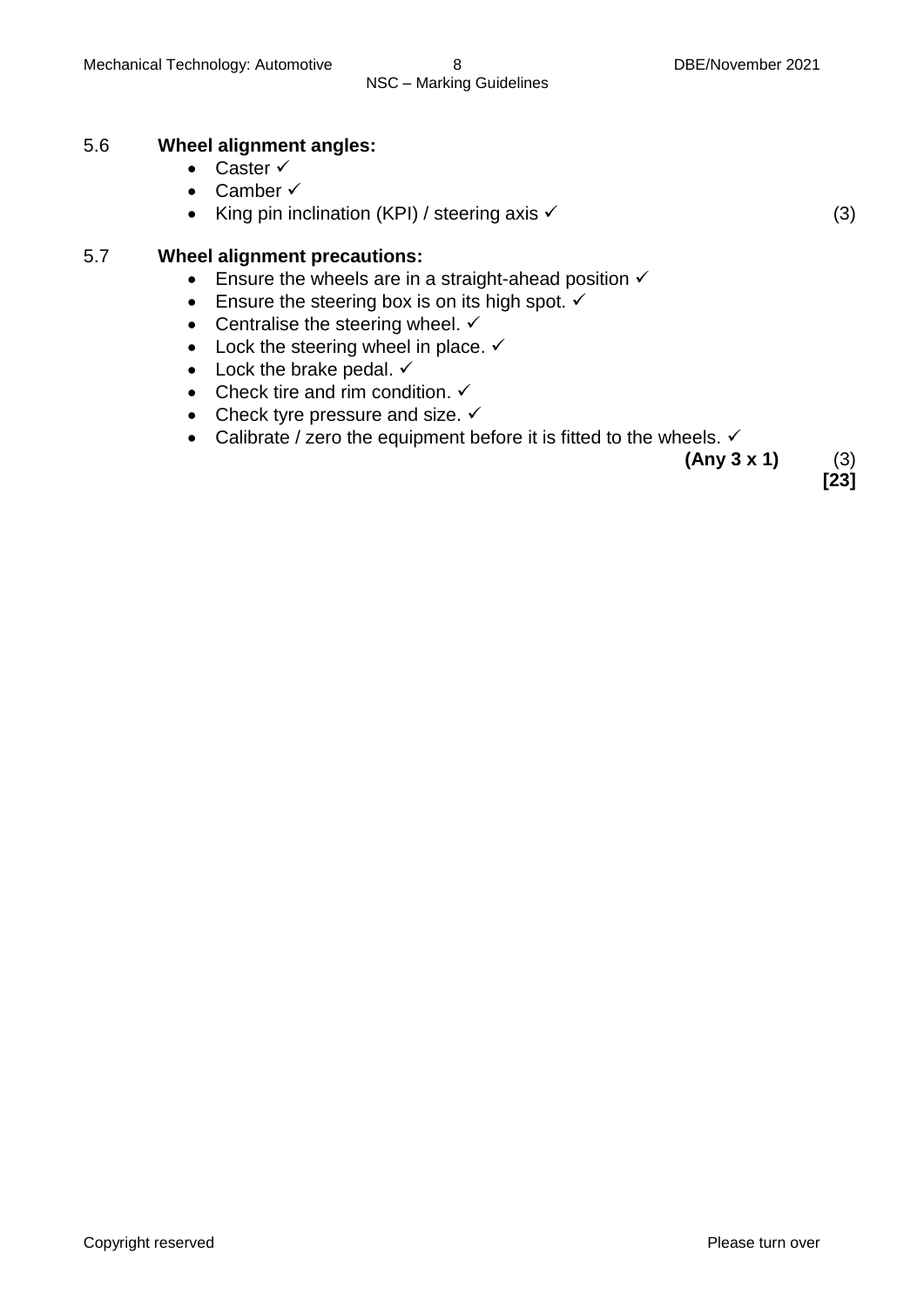#### **QUESTION 6: ENGINES (SPECIFIC)**

#### 6.1 **Crankshaft firing order:**

- To overcome the twisting effect of the power stroke on the crankshaft.
- $\bullet$  To reduce vibrations on the crankshaft.  $\checkmark$
- $\bullet$  Increase the lifespan of the crankshaft.  $\checkmark$
- $\bullet$  To improve engine cooling evenly throughout the engine.  $\checkmark$

**(Any 3 x 1)** (3)

#### 6.2 **Crankshaft dynamic imbalance:**

- Fit balance mass pieces to the crank webs.  $\checkmark$
- Remove metal from the crank webs.  $\checkmark$
- Arrange the crank webs on opposite sides of the crank pins.  $\checkmark$
- $\bullet$  Add a vibration damper.  $\checkmark$

**(Any 2 x 1)** (2)

#### 6.3 **Engine vibration:**

- The varying quantity of torque / low compression produced on power strokes. ✓
- The crankshaft alternately winding up and releasing as it rotates.  $\checkmark$
- The crankshaft also has its own natural frequency of vibration.  $\checkmark$
- The coinciding of different dynamic imbalances could produce excessive vibration called resonance. ✓
- The torsional/twisting effect of the power strokes upon the crankshaft.
- The crankshaft is not statically balanced.  $\checkmark$
- The crankshaft is not dynamically balanced.  $\checkmark$
- The flywheel is not statically balanced.  $\checkmark$
- The flywheel is not dynamically balanced.  $\checkmark$
- The reciprocating mass is not balanced.  $\checkmark$
- Faulty vibration damper.  $\checkmark$
- $\bullet$  Engine misfire.  $\checkmark$
- Incorrect air/fuel ratio.
- $\bullet$  Improper tightened / loose engine components.  $\checkmark$
- $\bullet$  Worn parts. $\checkmark$

**(Any 4 x 1)** (4)

#### 6.4 **Power Impulses:**

 $6.4.1$  180°  $\checkmark$  (1)  $6.4.2$   $144^{\circ}$   $\checkmark$  (1)  $6.4.3$  120°  $\checkmark$  (1)  $6.4.4$  90°  $\checkmark$  (1)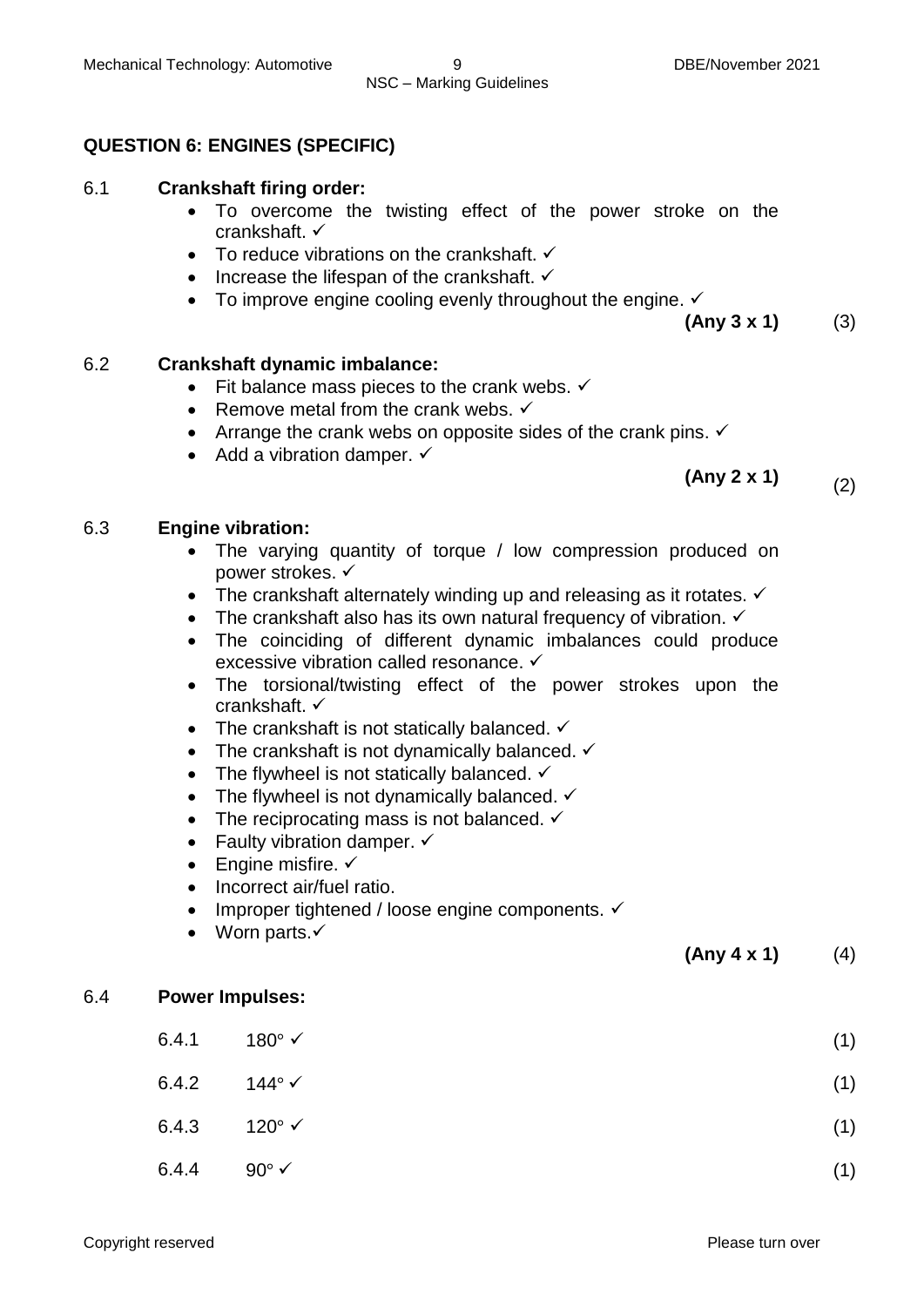#### 6.5 **Roots supercharger:**

- 6.5.1 **Labels:**
	- A Casing / housing  $\checkmark$  $B - Air$  inlet / fill side  $\checkmark$ 
		- $C Rotor \checkmark$  (3)

#### 6.5.2 **Operation of the Roots supercharger:**

- The engine drives the rotors by means of gears, belt or a chain.  $\checkmark$
- Two symmetrical rotors spin.  $\checkmark$
- Trapped air, between the rotors and casing, is pushed from the inlet side to the discharge side.  $\checkmark$
- Large quantities of air move into the intake manifold.  $\checkmark$
- This creates increased pressure in the cylinder.  $\checkmark$  (5)

#### 6.6 **Variable geometry turbocharger:**

#### 6.6.1 **Function of intercooler:**

- $\bullet$  Intercooler is used to cool air  $\checkmark$  that has been compressed by a turbocharger  $\checkmark$
- $\bullet$  It reduces the volume  $\checkmark$  and increases the density of the air.
- Improving  $\checkmark$  volumetric efficiency.  $\checkmark$

#### **(Any 1 x 2)** (2)

#### 6.6.2 **Function of vanes:**

Vanes alter the air flow path of the exhaust gases  $\checkmark$  to optimize the turbine speed.  $\checkmark$  (2)

#### 6.7 **Advantages of a supercharger over a turbocharger:**

- Does not suffer lag.  $\checkmark$
- $\bullet$  It is more efficient at lower r/min.  $\checkmark$
- Simpler installation.  $\checkmark$
- Cheaper to service and maintain.  $\checkmark$
- Does not always need an intercooler.  $\checkmark$
- No special lubrication required.  $\checkmark$

**(Any 3 x 1)** (3) **[28]**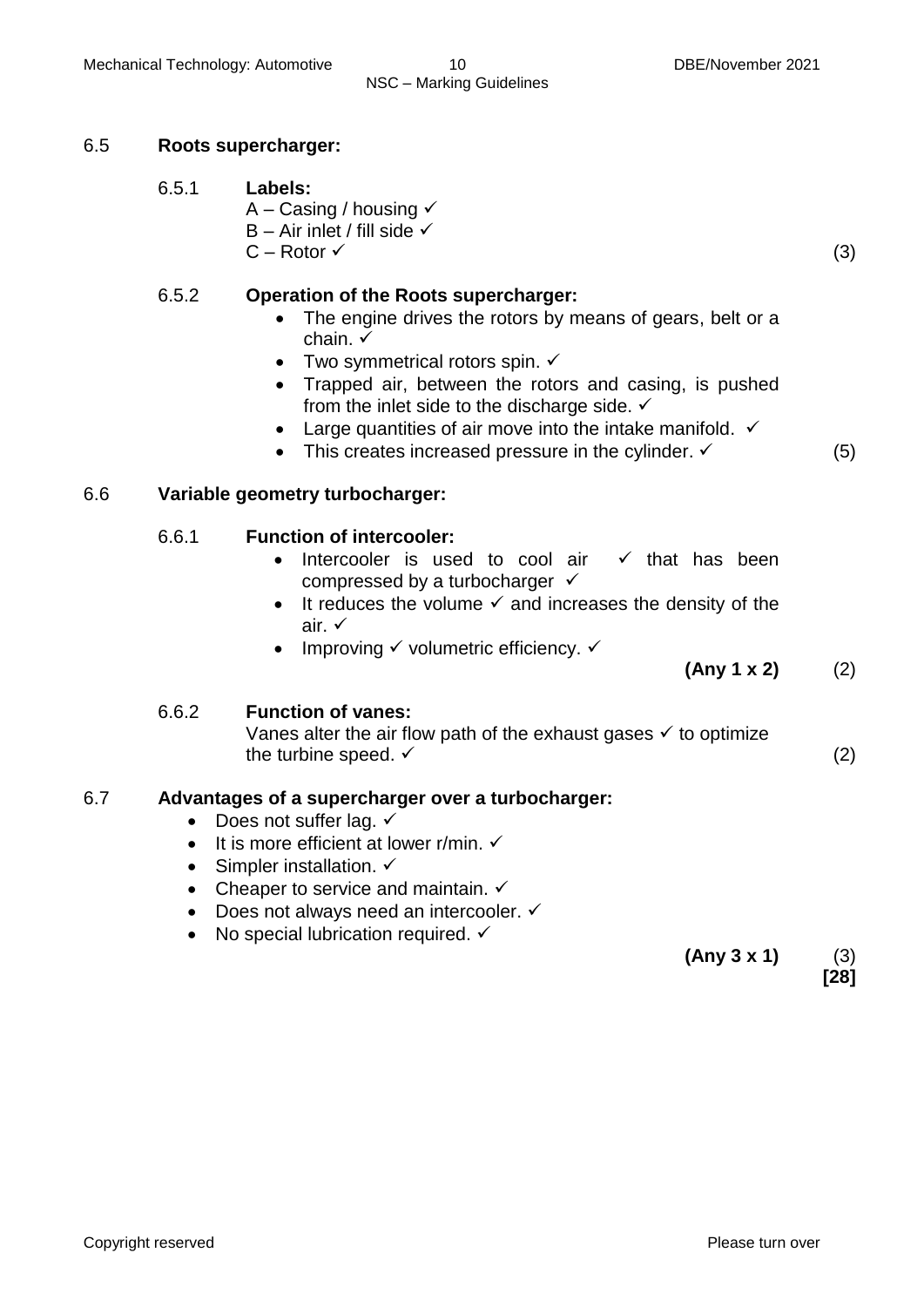#### **QUESTION 7: FORCES (SPECIFIC)**

#### 7.1 **Definitions:**

#### 7.1.1 **Brake power:**

Brake power is the useable power / actual power / output power  $\checkmark$  developed at the flywheel or at the drive wheels.  $\checkmark$  (2)

#### 7.1.2 **Torque:**

- Torque is the twisting effort / force  $\checkmark$  on a shaft or wheel.  $\checkmark$
- Torque is the twisting effort / force  $\checkmark$  measured over the applied radius.  $\checkmark$

**(Any 1 x 2)** (2)

#### 7.2 **Indicated power diagram:**

- Compression stroke pressure rise / increase.  $\checkmark$
- Power stroke pressure drop / decrease.  $\checkmark$  (2)

#### 7.3 **Calculations:**

- 7.3.1  $V_1$  Clearance volume  $\checkmark$  (1)
- 7.3.2  $V_2$  Swept volume  $\checkmark$  (1)

#### 7.3.3 **Cylinder volume:**

 $3\checkmark$  $330 \text{ ml} =$ 

Total cylinder volume =  $V_1 + V_2$ 

 $=369 \text{ cm}^3 \checkmark$  $= 39 + 330$   $\checkmark$ (3)

#### 7.3.4 **Bore diameter in mm:**

Swept Volume =

\n
$$
\frac{\pi D^{2}}{4} \times L
$$
\n
$$
D^{2} = \frac{SV \times 4}{\pi \times L}
$$
\n
$$
= \frac{330 \times 4}{\pi \times 6.5}
$$
\n
$$
D = \sqrt{64.641} \times \sqrt{64.641} \times \sqrt{64.641} \times \sqrt{64.641} \times \sqrt{64.641} \times \sqrt{64.641} \times \sqrt{64.641} \times \sqrt{64.641} \times \sqrt{64.641} \times \sqrt{64.641} \times \sqrt{64.641} \times \sqrt{64.641} \times \sqrt{64.641} \times \sqrt{64.641} \times \sqrt{64.641} \times \sqrt{64.641} \times \sqrt{64.641} \times \sqrt{64.641} \times \sqrt{64.641} \times \sqrt{64.641} \times \sqrt{64.641} \times \sqrt{64.641} \times \sqrt{64.641} \times \sqrt{64.641} \times \sqrt{64.641} \times \sqrt{64.641} \times \sqrt{64.641} \times \sqrt{64.641} \times \sqrt{64.641} \times \sqrt{64.641} \times \sqrt{64.641} \times \sqrt{64.641} \times \sqrt{64.641} \times \sqrt{64.641} \times \sqrt{64.641} \times \sqrt{64.641} \times \sqrt{64.641} \times \sqrt{64.641} \times \sqrt{64.641} \times \sqrt{64.641} \times \sqrt{64.641} \times \sqrt{64.641} \times \sqrt{64.641} \times \sqrt{64.641} \times \sqrt{64.641} \times \sqrt{64.641} \times \sqrt{64.641} \times \sqrt{64.641} \times \sqrt{64.641} \times \sqrt{64.641} \times \sqrt{64.641} \times \sqrt{64.641} \times \sqrt{64.641} \times \sqrt{64.641} \times \sqrt{64.641} \times \sqrt{6
$$

(5)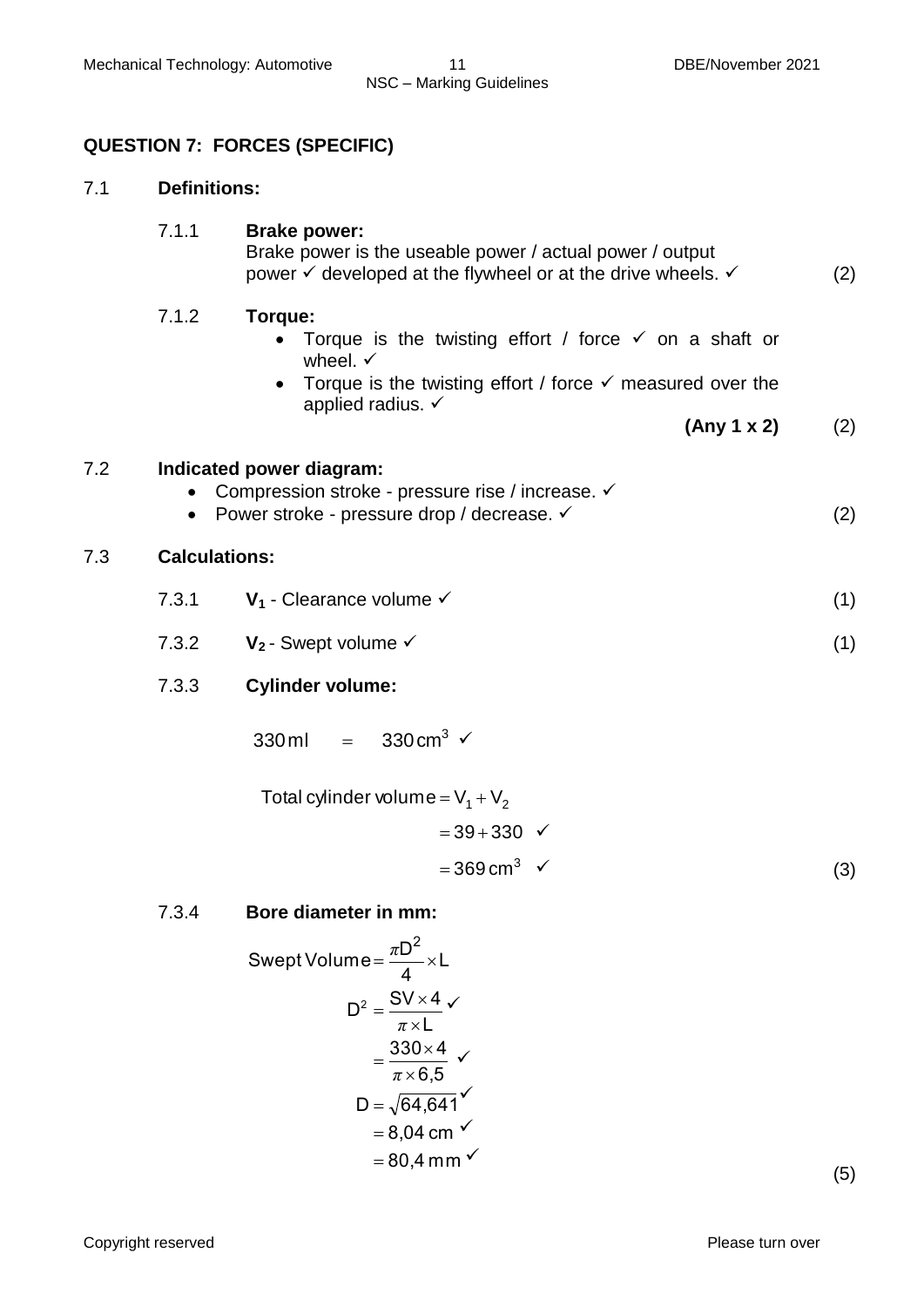#### 7.3.5 **Compression ratio:**

$$
CR = \frac{\text{Total cylinder volume}}{\text{Clearance volume}}
$$
  
=  $\frac{369}{39}$    
= 9.46  
= 9.5:1   
(2)

#### 7.4 **Methods to lower the compression ratio:**

- Fit thicker gasket between cylinder block and cylinder head.  $\checkmark$
- Fit pistons with suitable lower crowns.  $\checkmark$
- $\bullet$  Fit crankshaft with shorter stroke.  $\checkmark$
- Fit suitable shorter connecting rods.  $\checkmark$
- Re-sleeve to a smaller bore size.  $\checkmark$
- Fit a shim between the cylinder head and engine block.  $\checkmark$

**(Any 2 x 1)** (2)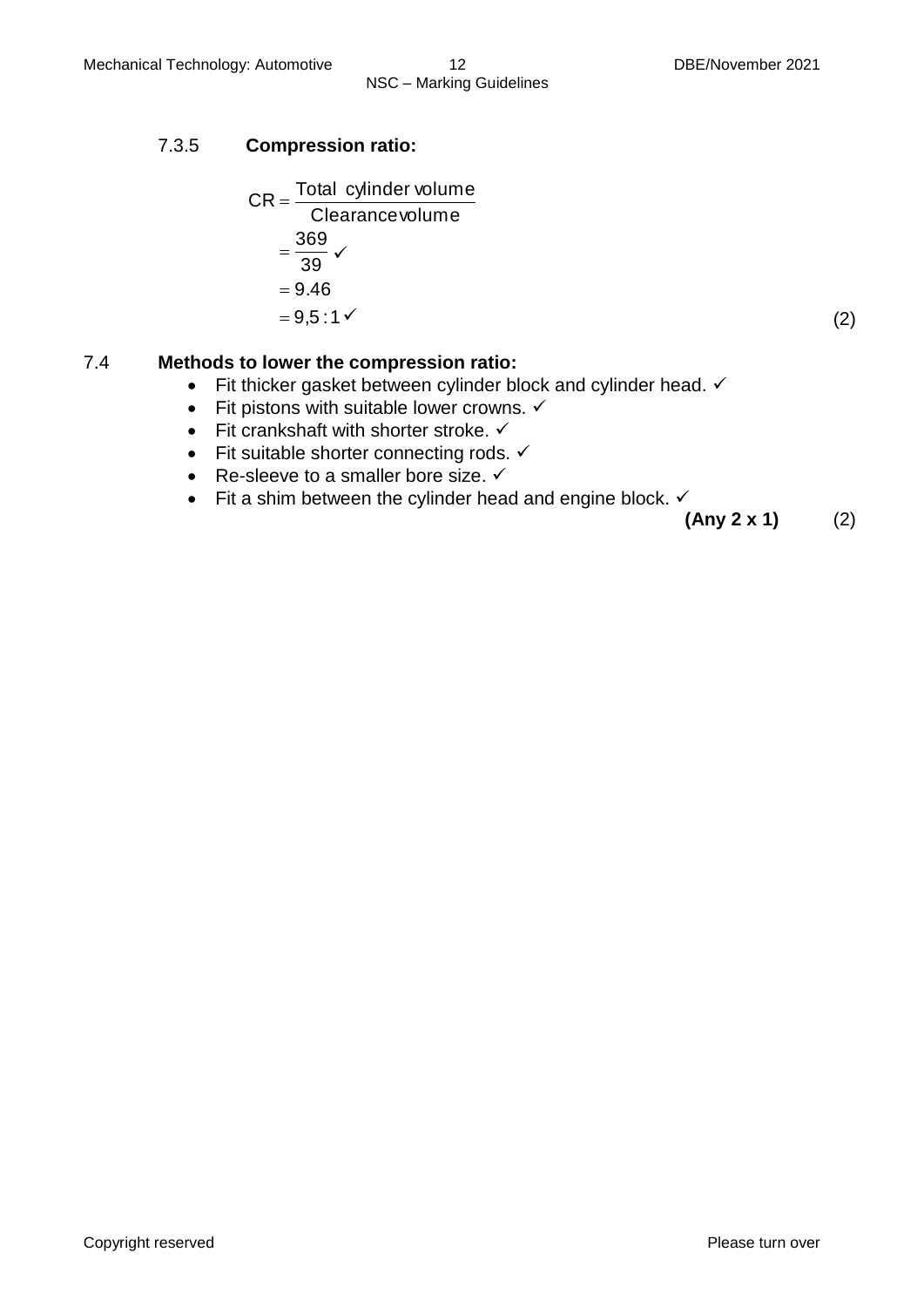#### 7.5 **Calculations:**

7.5.1 **Torque:**

$$
BP = \frac{2\pi NT}{60}
$$
  
\n
$$
T = \frac{BP}{2\pi N} \checkmark
$$
  
\n
$$
= \frac{48000 \times 60 \checkmark}{2 \times \pi \times 6500 \checkmark}
$$
  
\n= 70,52 N.m\checkmark

$$
^{(4)}
$$

# 7.5.2 **Indicated power in kW:**

$$
L \times A = \text{Volume}
$$
  
= 580,7 cm<sup>3</sup>  
= 580,7×10<sup>-6</sup> m<sup>3</sup>

$$
N = \frac{6\,500}{60 \times 1} \checkmark
$$
  
= 108,33 power stroke/sec\checkmark

$$
IP = PLANN
$$
  
= 450 × 10<sup>3</sup> × 580,7×10<sup>-6</sup> × 108,33×2  
= 56 618,25 W  
= 56,62 kW

#### 7.5.3 **Mechanical efficiency:**

Mechanical Efficiency 
$$
(\eta) = \frac{BP}{IP} \times 100
$$
  
=  $\frac{48}{56,62} \times 100$    
= 84,78 %

(2) **[32]**

(6)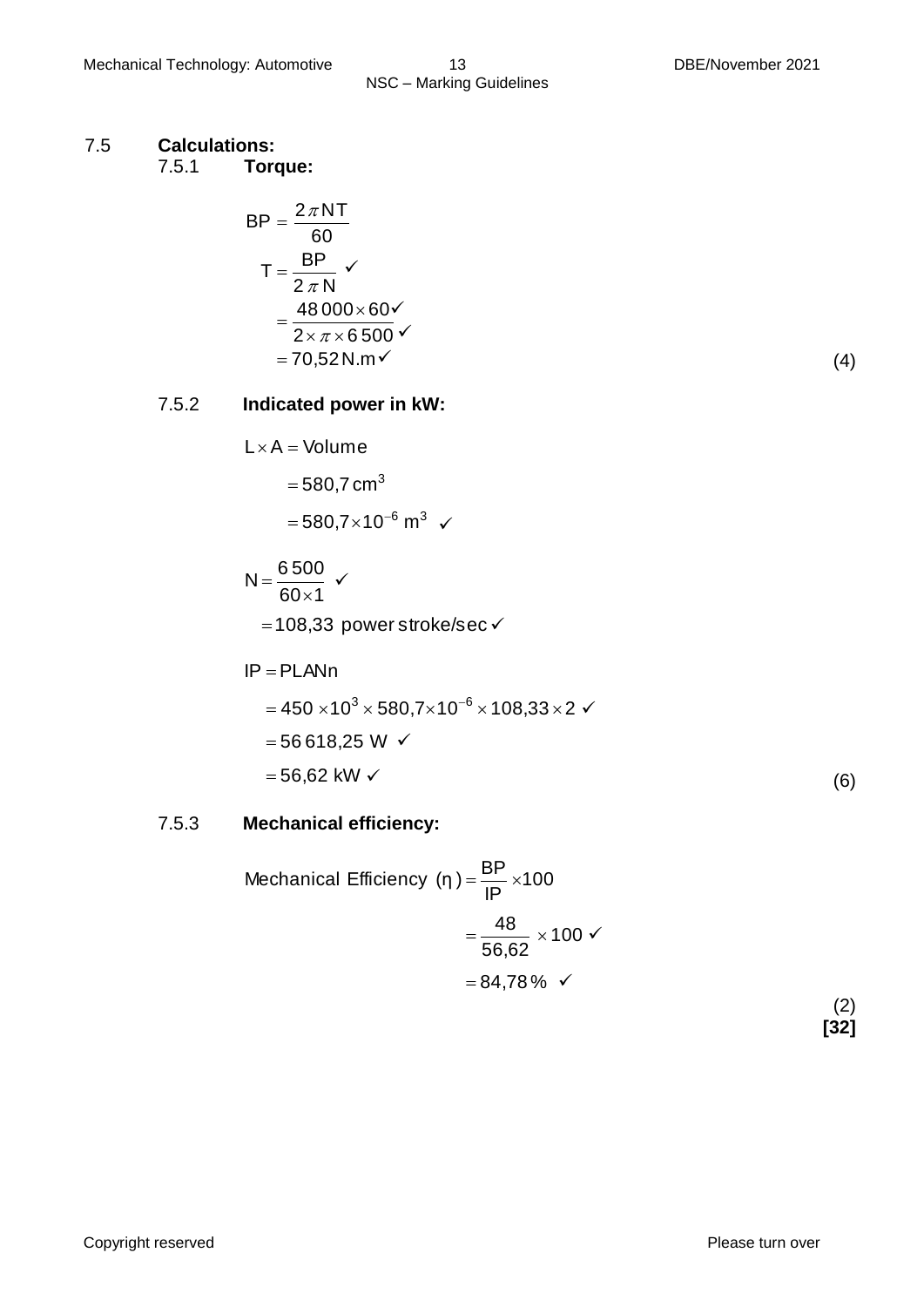# **QUESTION 8: MAINTENANCE (SPECIFIC)**

#### 8.1 **Low CO<sup>2</sup> exhaust gas reading:**

#### 8.1.1 **Possible causes:**

- $\bullet$  Too rich air/fuel mixture.  $\checkmark$
- $\bullet$  Ignition misfire / Blown cylinder head or block.  $\checkmark$
- Dirty or restricted air filter.  $\checkmark$
- Improper operation of the fuel delivery system / Excessive fuel delivery pressure. ✓
- Faulty thermostat or coolant sensor.  $\checkmark$
- Faulty PCV valve system.  $\checkmark$
- Catalytic converter not working.  $\checkmark$
- $\bullet$  Exhaust system leaks  $\checkmark$

# **(Any 2 x 1)** (2)

#### 8.1.2 **Corrective measures:**

**Note:** The answer for 8.1.2 must correspond with the causes mentioned in 8.1.1.

- Reset fuel mixture.  $\checkmark$
- Correct cause of misfire / Replace cylinder head or block.  $\checkmark$
- Replace air filter.  $\checkmark$
- Correct fuel delivery system pressure.  $\checkmark$
- Repair or replace thermostat or coolant sensor.  $\checkmark$
- Repair PCV system.  $\checkmark$
- Repair or replace catalytic converter.  $\checkmark$
- Repair exhaust system.  $\checkmark$

**(Any 2 x 1)** (2)

# 8.2 **Indicate lean air/fuel mixture:**

- High oxygen  $(O_2)$ .  $\checkmark$
- $\bullet$  High carbon dioxide (CO<sub>2</sub>).  $\checkmark$
- High nitrogen oxide  $(NO_x)$ .  $\checkmark$

**(Any 2 x 1)** (2)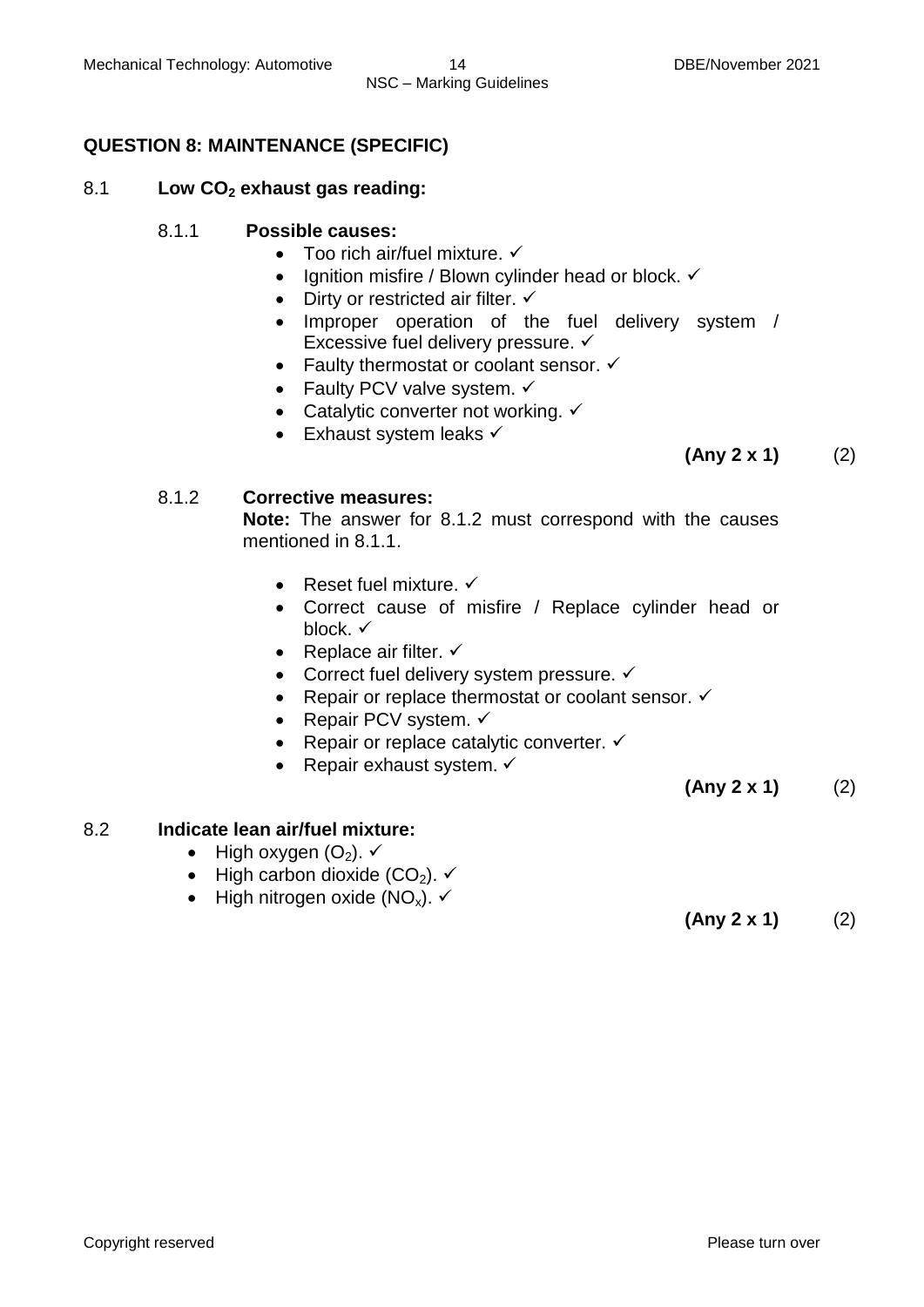$(2)$ 

#### 8.3 **Cylinder leakage test:**

#### 8.3.1 **Hissing sound at the exhaust pipe:**

| <b>Cause</b>                         | <b>Corrective measure</b>                                                                                                                             |
|--------------------------------------|-------------------------------------------------------------------------------------------------------------------------------------------------------|
| • Leaking exhaust valve $\checkmark$ | • Replace the exhaust valve $\checkmark$<br>• Re-seat (lap) the exhaust<br>valve $\checkmark$<br>• Adjust exhaust valve<br>clearance √<br>(Any 1 x 1) |

|     | 8.3.2                      | <b>Bubbles in the radiator water:</b>                                                                                                 |                                                                                                                 |  |
|-----|----------------------------|---------------------------------------------------------------------------------------------------------------------------------------|-----------------------------------------------------------------------------------------------------------------|--|
|     |                            | <b>Cause</b>                                                                                                                          | <b>Corrective measure</b>                                                                                       |  |
|     |                            | • Blown cylinder head gasket $\checkmark$                                                                                             | • Skim the cylinder head $\checkmark$<br>• Skim the engine block $\checkmark$<br>• Replace cylinder head        |  |
|     |                            | • Cracked cylinder head $\checkmark$<br>• Cracked cylinder block √<br>(Any 1 x 1)                                                     | gasket √<br>• Replace cylinder head $\checkmark$<br>• Replace cylinder block $\checkmark$<br>(2)<br>(Any 1 x 1) |  |
| 8.4 | readings. $\checkmark$     | <b>Engine temperature:</b><br>To allow the expansion of the components $\checkmark$ to obtain accurate                                | (2)                                                                                                             |  |
| 8.5 | <b>Fuel pressure test:</b> |                                                                                                                                       |                                                                                                                 |  |
|     | 8.5.1                      | Replace fuel filter $\checkmark$                                                                                                      | (1)                                                                                                             |  |
|     | 8.5.2                      | Cracked fuel line $\checkmark$<br>$\bullet$<br>Restricted / blocked fuel line √<br>$\bullet$                                          | (Any 1 x 1)<br>(1)                                                                                              |  |
|     | 8.5.3                      | Clean the strainer $\checkmark$<br>$\bullet$<br>Replace the strainer $\checkmark$                                                     | (Any 1 x 1)<br>(1)                                                                                              |  |
|     | 8.5.4                      | Incorrect / Low voltage to the fuel pump $\checkmark$<br>٠<br>Pump speed is slow $\checkmark$<br>Pump is not operational $\checkmark$ | (1)<br>(Any 1 x 1)                                                                                              |  |

8.5 **Fuel pressure test:**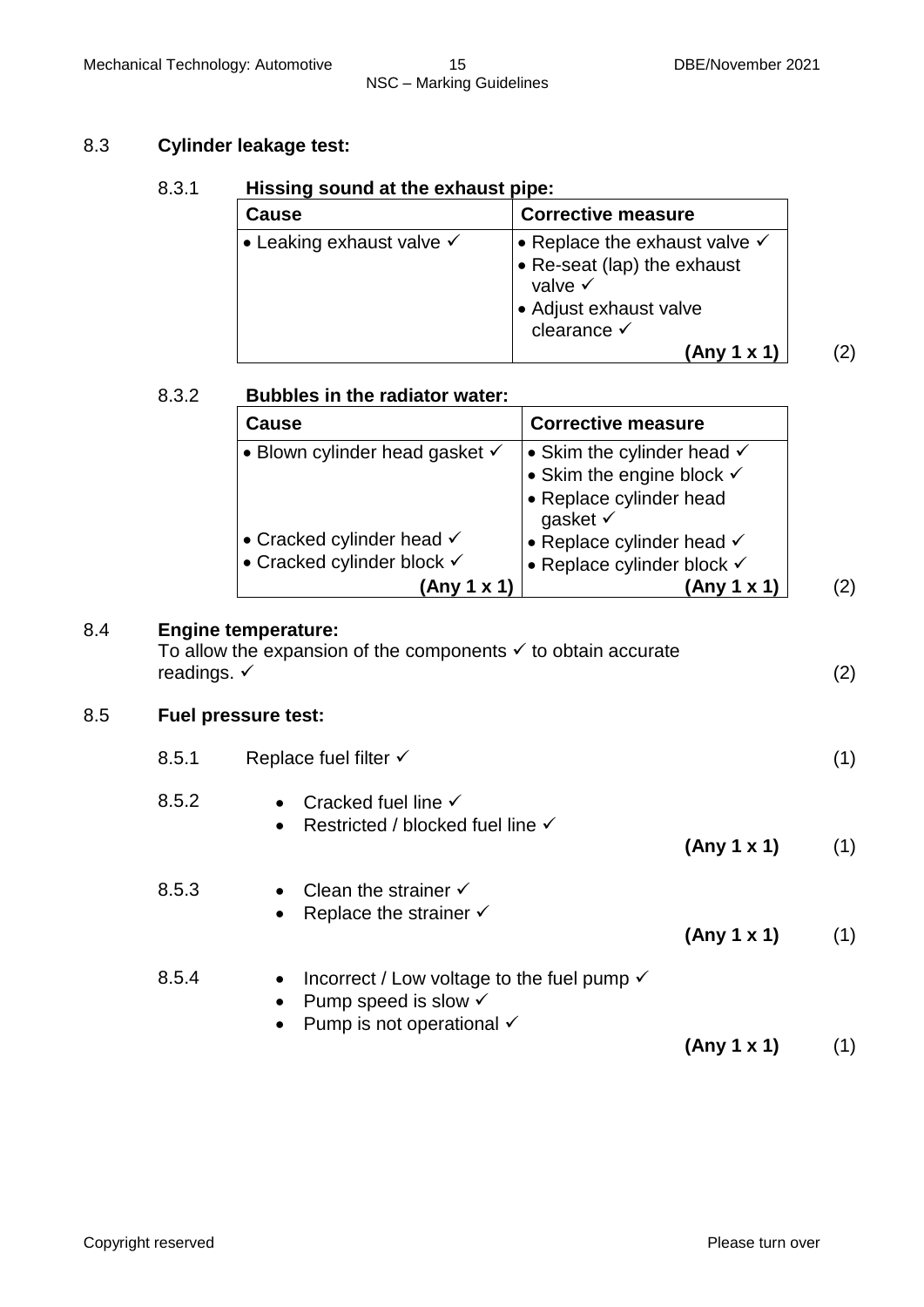# 8.6 **Oil pressure test:**

- $\bullet$  Oil pressure when engine is idling.  $\checkmark$
- Oil pressure when engine is cold.  $\checkmark$
- Oil pressure when engine is hot.  $\checkmark$
- $\bullet$  Oil pressure when engine is at high revolutions.  $\checkmark$

**(Any 3 x 1)** (3)

#### 8.7 **Radiator cap pressure test:**

- Obtain the radiator cap's opening pressure specifications (stamped on the cap).  $\checkmark$
- Install the cap onto the adapter of the cooling system pressure tester. ✓
- Pump up the tester while watching the pressure gauge.  $\checkmark$
- Note the reading when the pressure is released.  $\checkmark$  (4)

**[23]**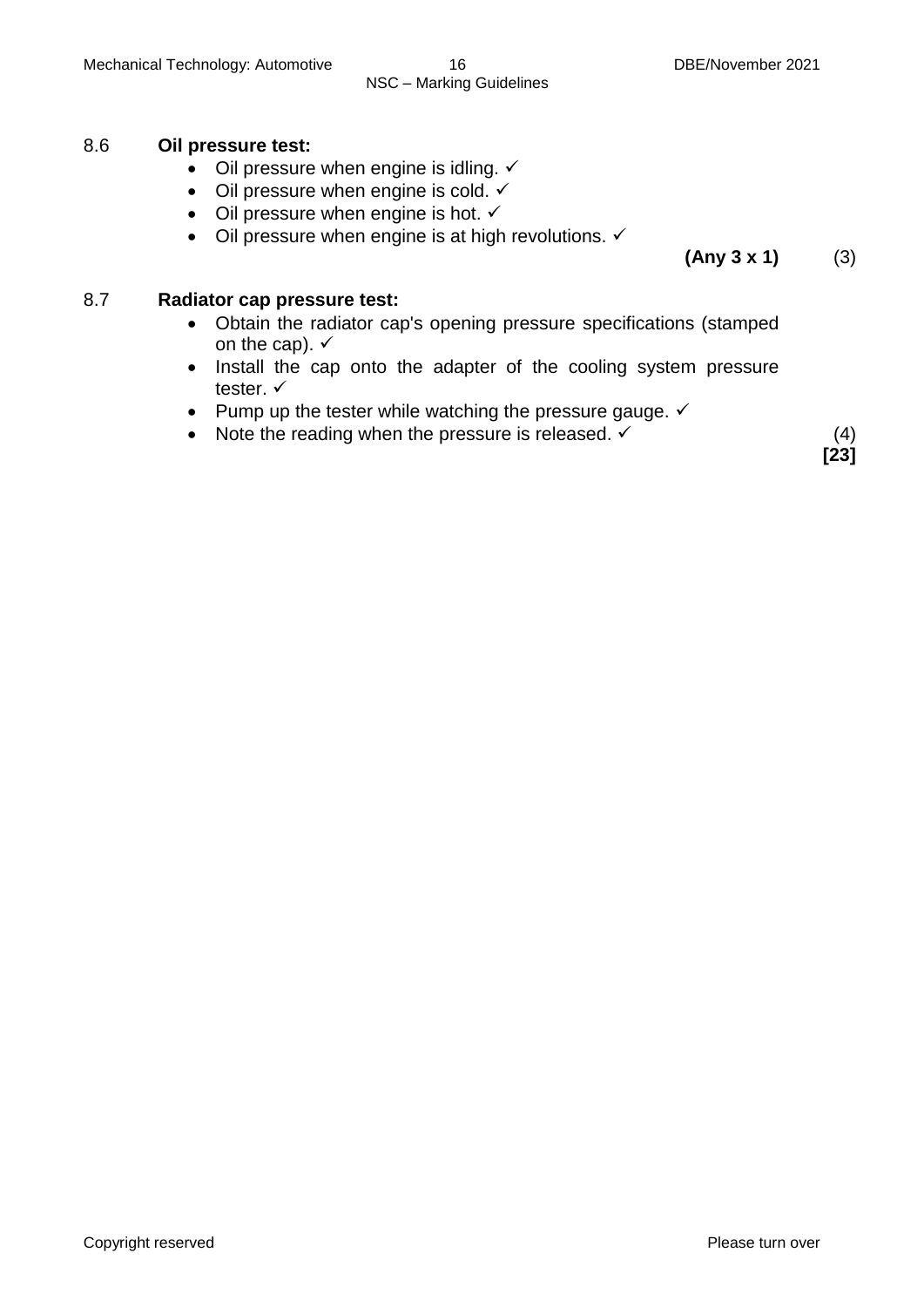#### **QUESTION 9: SYSTEMS AND CONTROL (AUTOMATIC GEARBOX) (SPECIFIC)**

#### 9.1 **Torque converters:**

#### 9.1.1 **Torque converter labels:**

- A. Turbine √
- B. Casing / housing  $\checkmark$
- C. Pump / Impeller  $\checkmark$
- D. Turbine shaft / output shaft  $\checkmark$
- E. Stator  $\checkmark$  (5)

#### 9.1.2 **Functions of torque converters:**

- Multiplies engine torque automatically according to road and engine speeds.  $\checkmark$
- Transfers drive from the engine to the transmission.  $\checkmark$
- Acts as a flywheel to keep the engine turning during the idle strokes.
- Slips during initial acceleration and while stopping to prevent stalling.  $\checkmark$
- Dampens torsional vibrations of the engine.  $\checkmark$
- Wheel spin is greatly reduced.  $\checkmark$
- Drive the transmission oil pump.  $\checkmark$
- Contributes toward smooth gear changing.  $\checkmark$

**(Any 3 x 1)** (3)

#### 9.1.3 **Maximum torque multiplication:**

- When there is the largest speed difference  $\checkmark$  between the impeller and turbine.  $\checkmark$
- Maximum torque multiplication occurs at rest,  $\checkmark$  as the vehicle just starts to move.  $\checkmark$

**(Any 1 x 2)** (2)

#### 9.2 **Epicyclic gear train: (forward overdrive)**

- The sun gear is locked  $\checkmark$  with the planet carrier as driving  $\checkmark$ member and the annulus as driven component.  $\checkmark$
- The annulus is locked  $\checkmark$  with the planet carrier as driving  $\checkmark$ member and the sun gear is the driven component.  $\checkmark$

**(Any 1 x 3)** (3)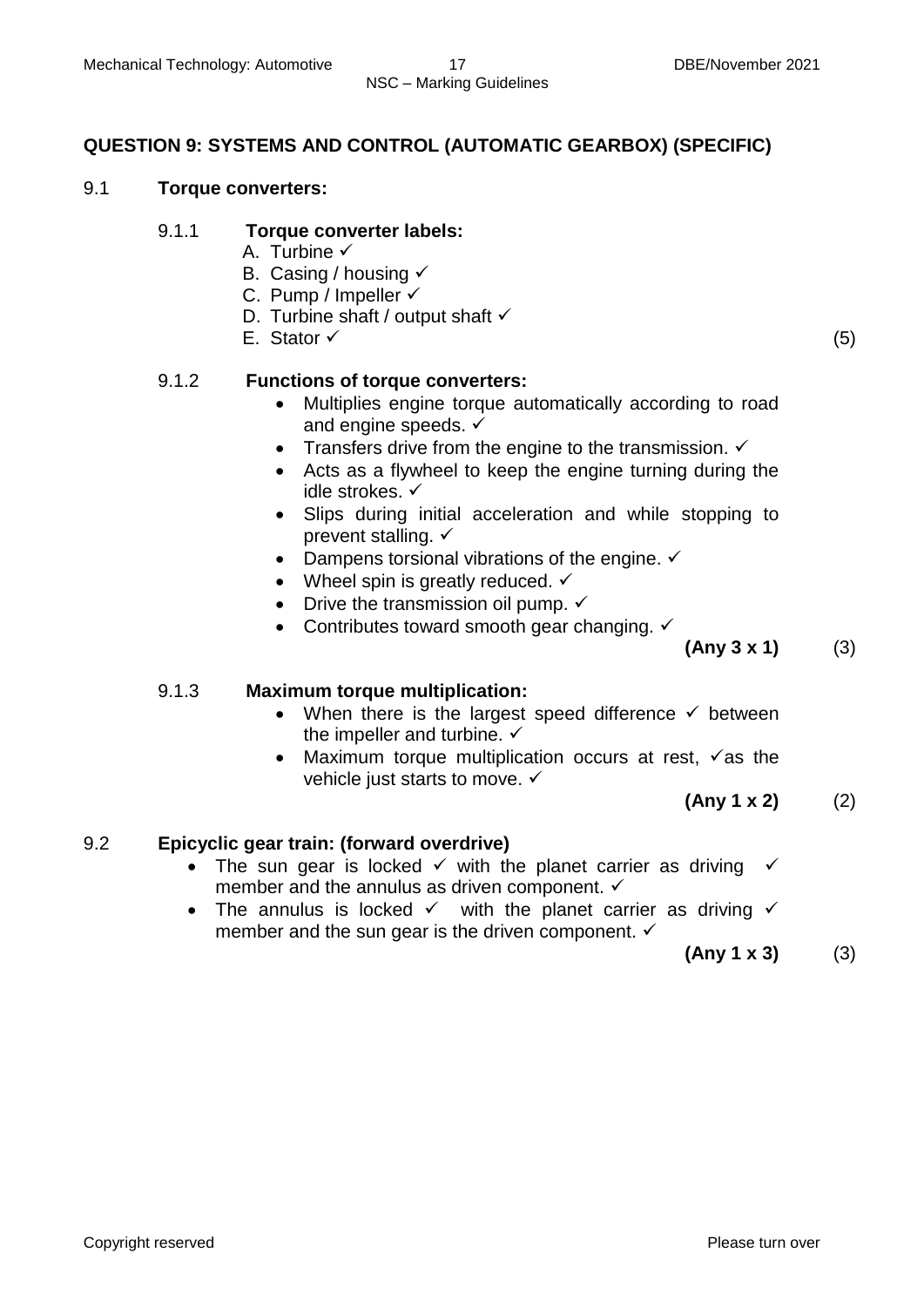#### 9.3 **Gearshift lever positions:**

- 9.3.1 P park  $(1)$
- 9.3.2 R reverse  $\checkmark$  (1)
- 9.3.3 D drive  $\checkmark$  (1)
- 9.4  $P \checkmark$ <br>N  $\checkmark$  $N \checkmark$  (2)

**[18]**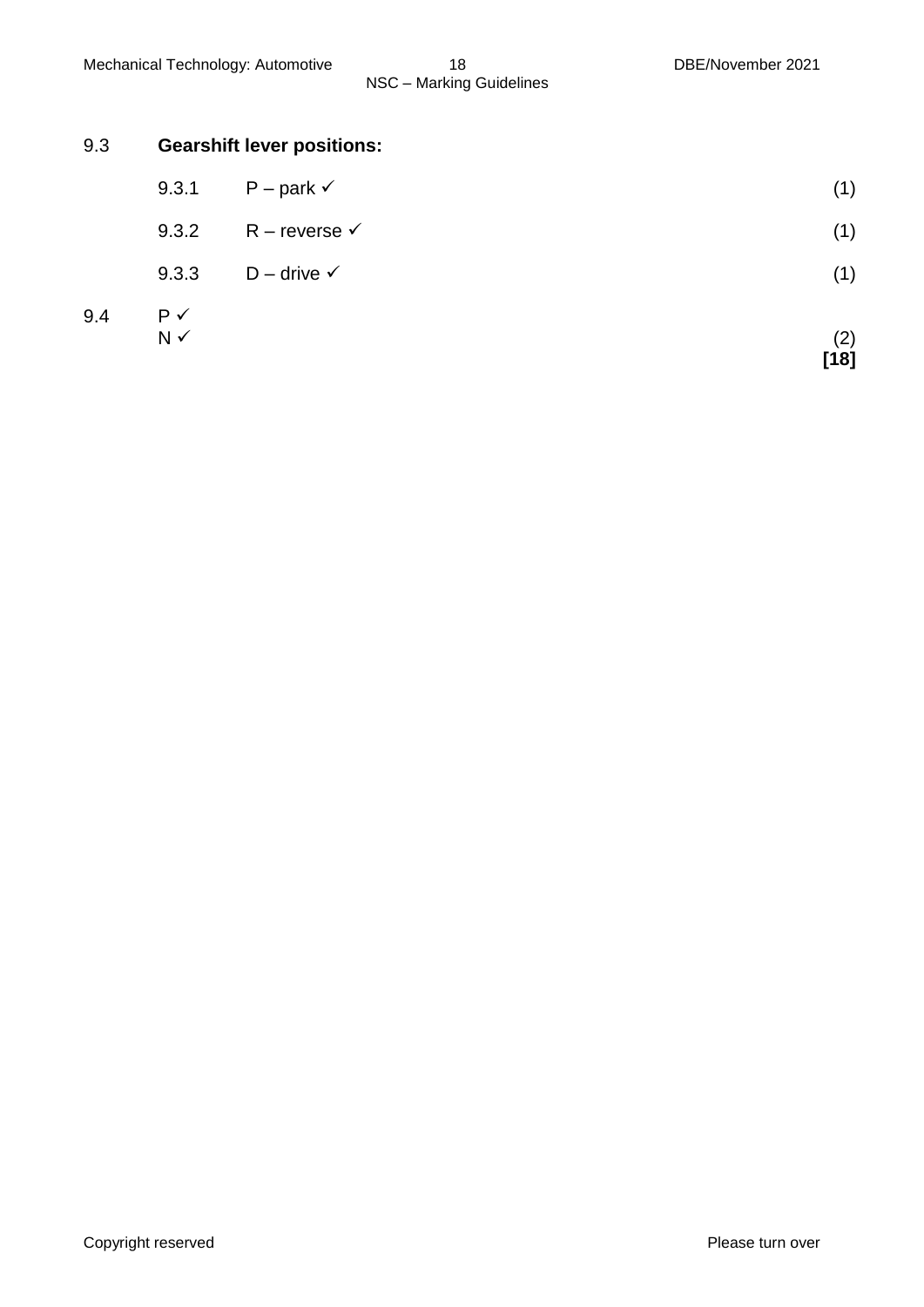#### **QUESTION 10: SYSTEMS AND CONTROL (AXLES, STEERING GEOMETRY AND ELECTRONICS) (SPECIFIC)**

#### 10.1 **Reasons for wheel alignment:**

To achieve:

- $\bullet$  desirable steering / Drive with least resistance.  $\checkmark$
- $\bullet$  easier steering control.  $\checkmark$
- $\bullet$  better tracking.  $\checkmark$
- $\bullet$  minimal vibrations.  $\checkmark$
- $\bullet$  even road-holding.  $\checkmark$
- $\bullet$  increase tyre life.  $\checkmark$
- Checking of the camber angle.  $\checkmark$
- Checking of the kingpin inclination.  $\checkmark$
- Checking of the castor angle. $\checkmark$
- Checking of the toe-out / toe-in.  $\checkmark$
- $\bullet$  Less fuel consumption.  $\checkmark$

### 10.2 **Camber:**

#### 10.2.1 **Camber wear causes:**

- Suspension misalignment.  $\checkmark$
- $\bullet$  A bent strut.  $\checkmark$
- Dislocated strut tower.  $\checkmark$
- A weak or broken spring.  $\checkmark$
- $\bullet$  A bent stub axle.  $\checkmark$
- Collapsed or damaged control arm bushings.  $\checkmark$
- Worn upper strut bearing.  $\checkmark$
- $\bullet$  Bent control arms.  $\checkmark$
- $\bullet$  Improper wheel alignment setting.  $\checkmark$
- Damaged / worn ball joints.  $\checkmark$

 $(\text{Any } 4 \times 1)$  (4)

# 10.2.2 **Positive camber angle:**

Positive camber angle refers to the outward tilt  $\checkmark$  of the top of the wheel.  $\checkmark$  (2)

# 10.2.3 **Camber adjustment:**

Camber is adjusted by means of a cam / wedge bolts  $\checkmark$  or wedge plates (shims)  $\checkmark$  on the suspension. (2)

**(Any 3 x 1)** (3)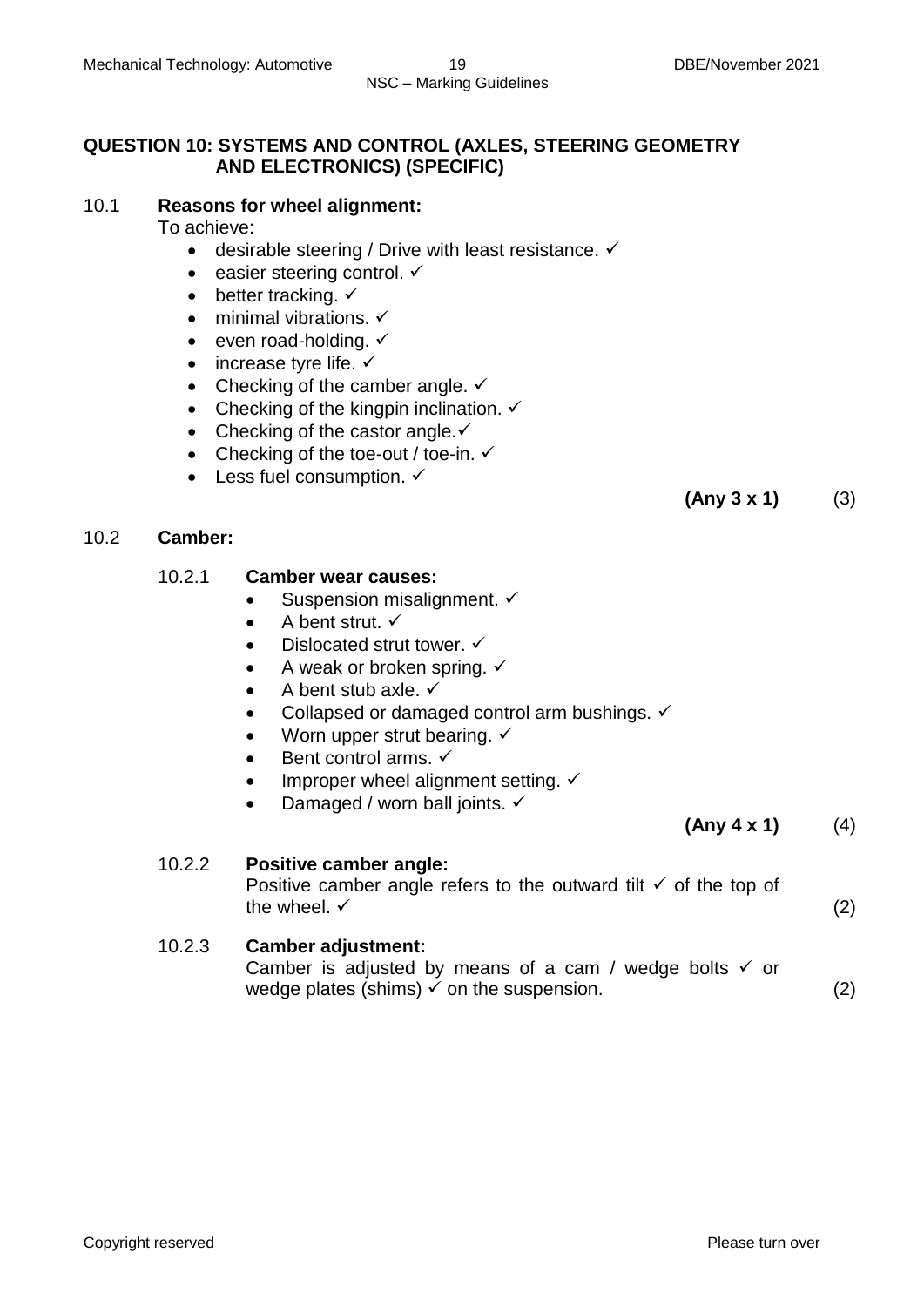| 10.3 | Toe-in:<br>Toe-in<br>$\checkmark$ (Drawing)<br><b>Wheels</b>                                                                                                                                                                                                                                                                                |     |
|------|---------------------------------------------------------------------------------------------------------------------------------------------------------------------------------------------------------------------------------------------------------------------------------------------------------------------------------------------|-----|
|      |                                                                                                                                                                                                                                                                                                                                             | (3) |
| 10.4 | <b>Effects of wheel imbalances:</b><br>Wheel shimmy (wobble). $\checkmark$<br>$\bullet$<br>Wheel bounce (hop). $\checkmark$<br>$\bullet$<br>Uneven tyre wear. $\checkmark$<br>$\bullet$<br>Premature wheel bearing failure. ✓<br>٠<br>Rapid tyre wear. $\checkmark$<br>Increased friction between road surface and the tyre. ✓<br>$\bullet$ |     |
|      | (Any 2 x 1)                                                                                                                                                                                                                                                                                                                                 | (2) |
| 10.5 | <b>Types of injectors:</b><br>Solenoid injector √<br>Piezo injector √<br>$\bullet$                                                                                                                                                                                                                                                          | (2) |
| 10.6 | Purpose of the diesel particulate filter:<br>It is a filter that converts particulate matter or soot $\checkmark$ into ash. $\checkmark$                                                                                                                                                                                                    | (2) |
| 10.7 | The headway sensor:<br>The headway sensor detects an obstruction ahead of a vehicle. $\checkmark$<br>$\bullet$<br>The headway sensor will send a signal to the ECU. $\checkmark$<br>$\bullet$                                                                                                                                               | (2) |
| 10.8 | The alternator:                                                                                                                                                                                                                                                                                                                             |     |
|      | 10.8.1<br><b>Component:</b><br>Stator $\checkmark$                                                                                                                                                                                                                                                                                          | (1) |
|      | 10.8.2<br><b>Stator function:</b><br>It provides a coil $\checkmark$ into which a voltage is induced, $\checkmark$<br>Converts the rotating magnetic field $\checkmark$<br>to electric<br>current. $\checkmark$                                                                                                                             |     |
|      | (Any 1 x 2)                                                                                                                                                                                                                                                                                                                                 | (2) |